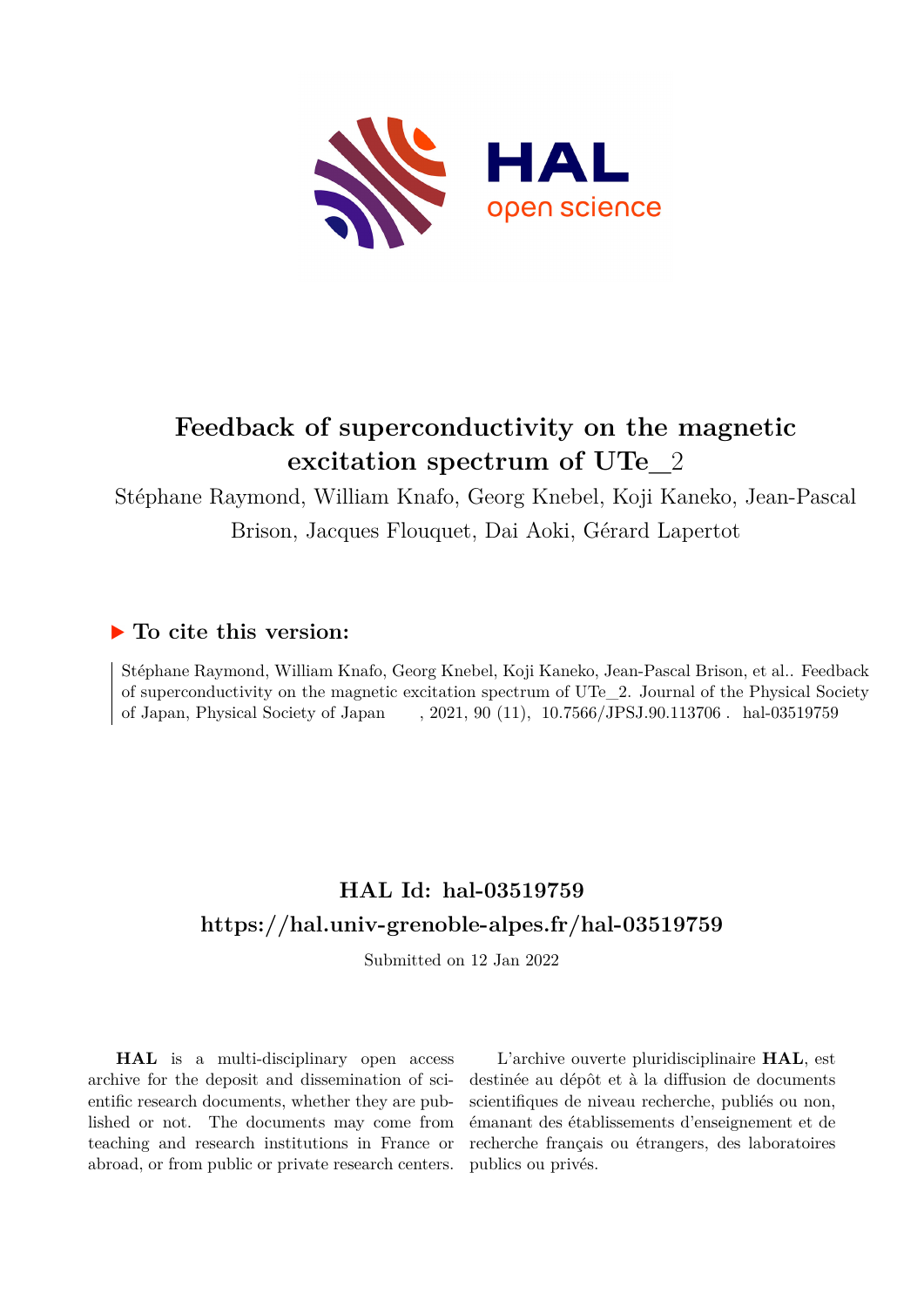## Feedback of superconductivity on the magnetic excitation spectrum of  $UTe<sub>2</sub>$

Stéphane Raymond<sup>1</sup>, William Knafo<sup>2</sup>, Georg Knebel<sup>3</sup>, Koji Kaneko<sup>4,5</sup>, Jean-Pascal Brison<sup>3</sup>, Jacques Flouquet<sup>3</sup>, Dai Aoki<sup>6</sup>, Gérard Lapertot<sup>3</sup>

<sup>1</sup>*Univ. Grenoble Alpes, CEA, IRIG, MEM, MDN, 38000 Grenoble, France*

<sup>2</sup> *LNCMI-EMFL, CNRS UPR3228, Univ. Grenoble Alpes, Univ. Toulouse 3, INSA-T, Toulouse and Grenoble, France*

<sup>3</sup>*Univ. Grenoble Alpes, CEA, Grenoble INP, IRIG, PHELIQS, 38000, Grenoble, France* <sup>4</sup>*Materials Sciences Research Center, Japan Atomic Energy Agency, Tokai, Ibaraki 319-1195, Japan*

<sup>5</sup>*Advanced Science Research Center, Japan Atomic Energy Agency, Tokai, Ibaraki 319-1195, Japan*

6 *Institute for Materials Research, Tohoku University, Ibaraki 311-1313, Japan*

We investigate the spin dynamics in the superconducting phase of  $UT_{e_2}$  by triple-axis inelastic neutron scattering on a single crystal sample. At the wave-vector  $k_1=(0, 0.57, 0)$ , where the normal state antiferromagnetic correlations are peaked, a modification of the excitation spectrum is evidenced, on crossing the superconducting transition, with a reduction of the relaxation rate together with the development of an inelastic peak at  $\Omega \approx 1$  meV. The low dimensional nature and the the *a*-axis polarization of the fluctuations, that characterise the normal state, are essentially maintained below  $T_{sc}$ . The high ratio  $\Omega/k_B T_{sc} \approx 7.2$  contrasts with the most common behaviour in heavy fermion superconductors.

The discovery of the heavy fermion (HF) superconductor compound UTe<sub>2</sub> ( $T_{sc} \approx 1.6$  $K$ <sup>1, 2)</sup> has triggered a wealth of research owing to the possible triplet and chiral nature of the superconductivity<sup>3)</sup> and the observation of multiples superconducting phases under magnetic field and pressure as well as the proximity to a magnetic quantum instability. $4-12$  In unconventional superconductors, the magnetic excitation spectrum measured by inelastic neutron scattering (INS) is often modified when entering the superconducting state through the occurrence of a new magnetic excitation usually named resonance and common to cuprates, Febased superconductors and HF systems.13) The similarity of the resonance in these different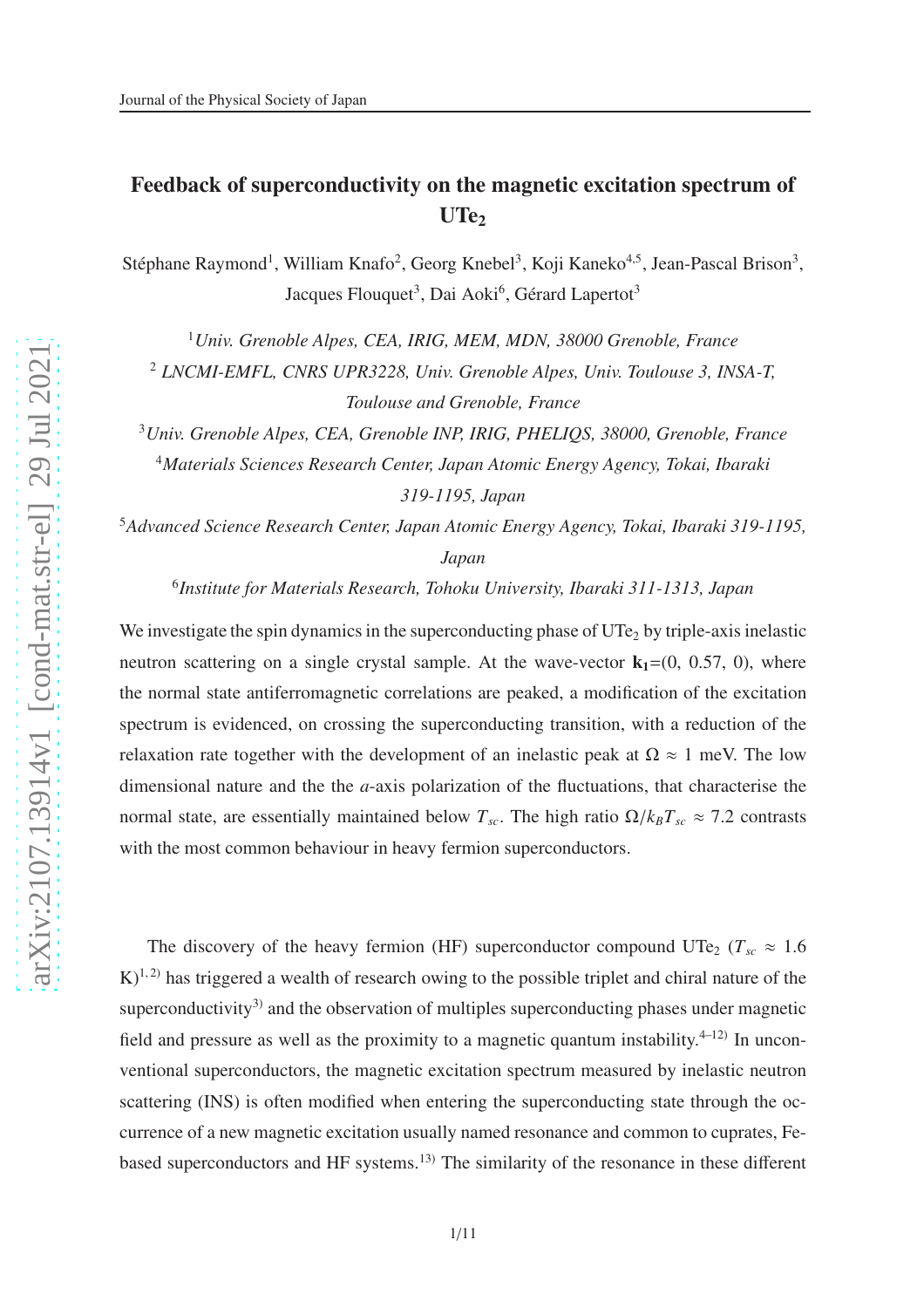systems lies in the two prevalent features : the resonance is observed at specific wave-vectors associated with features of the Fermi surface (i.e. nesting) and/or features of the superconducting gap (i.e. change of sign) and for an energy  $\Omega$  related to the superconducting gap  $\Delta$ .<sup>14)</sup> In HF systems, the intrinsic low energy scales and the more exotic superconducting states inferred form strong spin-orbit coupling associated with *f*-electrons make the observation of the resonance scarce. Indeed, among the numerous HF superconductors,<sup>15)</sup> the resonance peak is so far reported for a few compounds only:  $CeCoIn<sub>5</sub>,<sup>16,17)</sup> CeCu<sub>2</sub>Si<sub>2</sub>,<sup>18)</sup> UPd<sub>2</sub>Al<sub>3</sub><sup>19,20)</sup>$ and  $UBe_{13}$ <sup>21)</sup>

Up to now, INS measurements performed in the normal state of  $UTe<sub>2</sub>$  detect only incommensurate spin fluctuations peaked at the wave-vector  $k_1=(0, 0.57, 0)$ .<sup>22)</sup> A typical quasielastic response with a relaxation rate of 2.5 meV and a low dimensional behaviour of the fluctuations together with a strong polarization of the fluctuations along the *a*-axis were further evidenced.23) Finally, a spin resonance mode was found at an energy of about 1 meV in the superconducting phase for the wave-vector  $\mathbf{k}_1$ .<sup>24)</sup> In the present work, we confirm on a unique single crystal sample, this modification of the magnetic excitation spectrum, from quasielastic to inelastic, on crossing  $T_{sc}$  and show that the low dimensional character of the fluctuations along the *c*-axis and their polarization along the *a*-axis are essentially unchanged in the superconducting phase. The different models of resonance for *f*-electron systems are briefly reviewed together with their relevance to our experimental findings in comparison with other HF compounds.

The INS measurements were carried out on the cold neutron three axis spectrometer IN1225) located at the high flux reactor of the Institut Laue Langevin, Grenoble. The instrument was operated without its velocity selector and a Be filter was placed in the incident neutron beam. The data were taken with fixed final neutron wavevector  $k_F = 1.2 \text{ Å}^{-1}$  up to an energy transfer of 1.9 meV (corresponding to an initial neutron wavevector  $k_I$ =1.535 Å<sup>-1</sup>) using the double focusing pyrolitic graphite monochromator and the horizontal focusing pyrolitic graphite analyzer and without collimations. In this paper, the bare neutron intensity is presented normalized to an incident beam monitor count corresponding to an average measurement time of 25 min. The sample is the same as in Ref. [23] and is a sole single crystal of total mass 241 mg to be compared with the assembly of twenty seven pieces of single crystals (900 mg) used in Ref. [24]. The sample was installed in a helium-3 fridge. The base temperature increased from 0.4 to 0.6 K, on turning the neutron beam on, due to the heating of a Cadmium foil (neutron absorber) placed above the sample.

The magnetic excitation spectrum measured at the scattering vector  $\mathbf{Q}=(0, 1.43, 0)$  cor-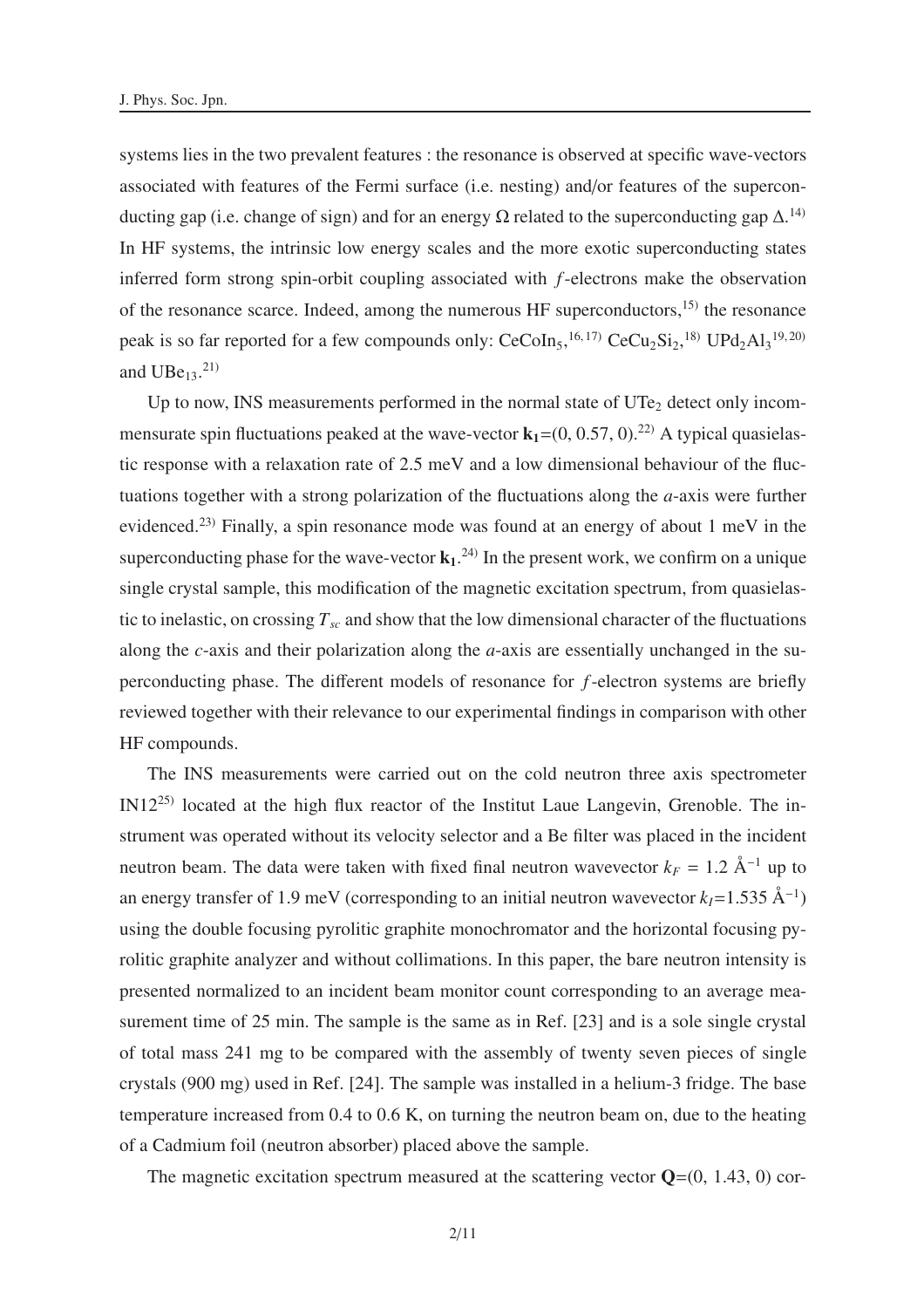responding to the wavevector  $\mathbf{k}_1$  ( $\mathbf{Q}=(0, 2, 0)$ - $\mathbf{k}_1$ ) is shown in Fig. 1a) at 0.6 and 2 K. The background measured at 0.6 K and  $Q=(0, 1.16, 0.9)$ , a scattering-vector far from any magnetic correlations<sup>23)</sup> and having the same modulus as  $Q=(0, 1.43, 0)$ , is also shown. This background is phenomenologically fitted by the sum of a Gaussian peak centred at zero energy (incoherent signal tail) and a sloping background. At 2 K, the magnetic signal is conveniently described by a quasielastic Lorentzian lineshape taking into account the temperature population factor and using the background determined above. The obtained relaxation rate in this normal state,  $\Gamma_n = 3.0$  (7) meV, is consistent with our previous report of measurements performed with a worse resolution in a higher energy range  $(0.6 \text{ to } 7.5 \text{ meV})$ .<sup>23)</sup> In contrast, at 0.6 K the magnetic excitation spectrum cannot be described by this simple relaxational response due to the transfer of spectral weight from low energy (below 0.5 meV) to high energy (0.75-1.5 meV) region. In order to keep a consistent description, the spectrum below  $T_{sc}$  is conveniently described by adding a pole at an energy  $\Omega$  in the above quasielastic response and by taking into account Stokes (pole at  $+\Omega$ ) and anti-Stokes (pole at  $-\Omega$ ) peaks (See e.g. Ref. [26]). The obtained inelasticity is  $\Omega$ =1.00 (4) meV and the damping in the superconducting state is  $\Gamma_{sc}$ =0.68 (7) meV. Figure 1b shows the temperature dependence of the neutron intensity measured at  $Q=(0, 1.43, 0)$  for constant energy transfers of 0.5 and 1 meV. At 0.5 meV, the intensity slightly decreases when decreasing temperature and is described at first approximation by the temperature population factor (solid line in Fig.1b). In contrast, the intensity at 1 meV increases markedly below  $T_{sc}$  and is phenomenologically described by an order parameter-like variation with a fixed transition temperature at 1.6 K. In order to better highlight the evolution of the magnetic excitation spectrum on crossing  $T_{sc}$  and to distinguish intrinsic behaviour from thermal effects, the imaginary part of the dynamical spin susceptibilty,  $\chi$ <sup>"</sup>( $\mathbf{k}_1$ , *E*), obtained by subtracting the fitted background and taking into account the temperature factor is plotted in Fig. 2a. At high temperature, the linear increase of  $\chi$ " is characteristic of the quasielastic Lorentzian response for energies much smaller than the relaxation rate (slope  $\chi/\Gamma_n$ ). In contrast this typical response is not seen in the low temperature dynamical susceptibility where the data below 0.6 meV are systematically lower than the one in the normal phase and the one in the range 0.6-1.4 meV are significantly higher. This redistribution of spectral weight is also highlighted in the the difference of  $\chi$ <sup>"</sup>( $\mathbf{k}_1$ , *E*) taken between 0.6 and 2.0 K and shown in Fig. 2b. Altogether the data point to the suppression of the low energy excitations and the development of a well-defined mode in the excitation spectrum. Figure 3 shows a constant energy scan performed along  $Q=(0, 1.43, Q_L)$  for an energy transfer of 1 meV at 0.6 and 2 K. The line is a fit to the  $Af_m^2(\mathbf{Q})cos^2(\pi Q_Ld_1/c)$  modulation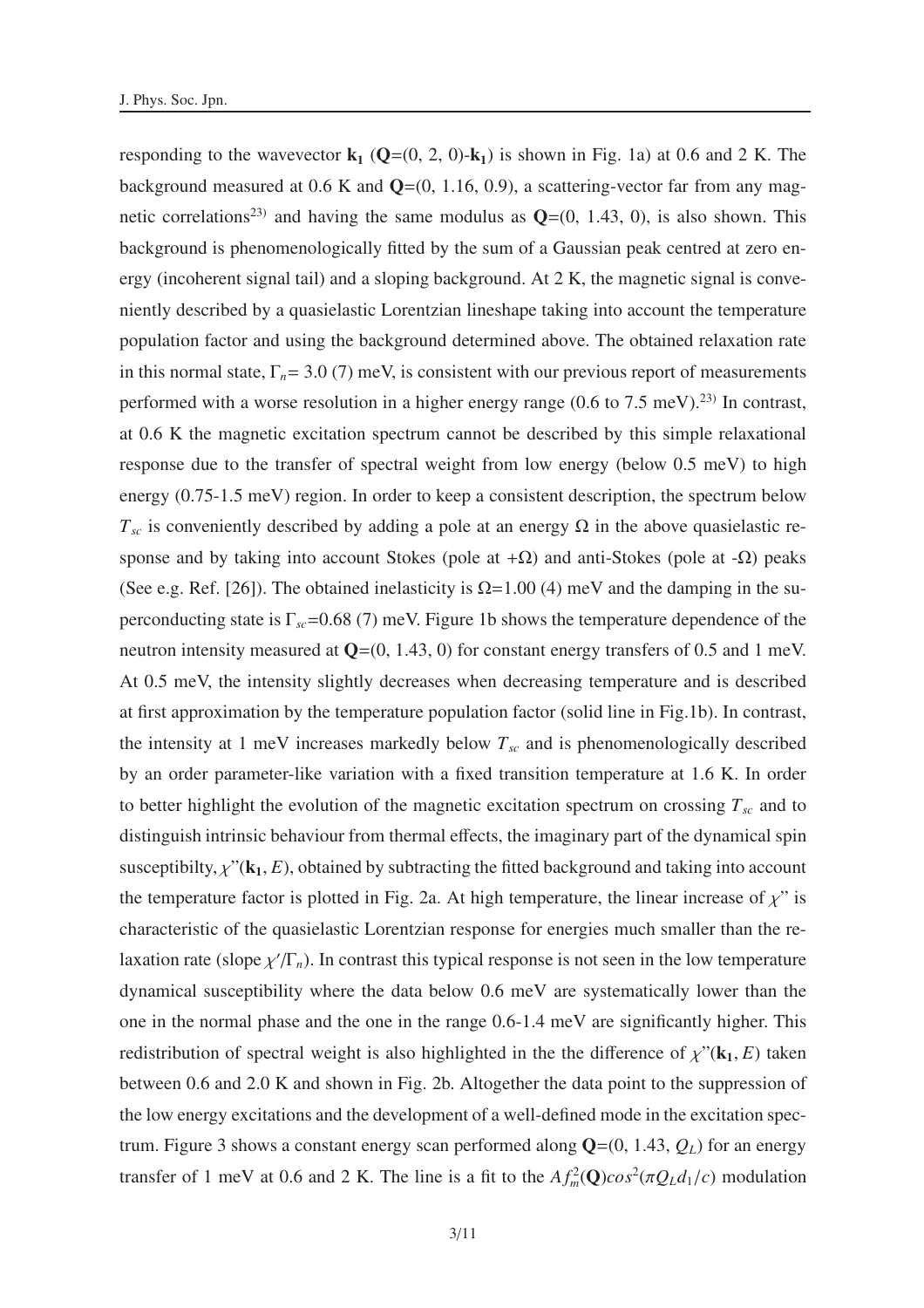

**Fig. 1.** a) Energy spectra at  $Q=(0, 1.43, 0)$  at  $T=0.6$  and 2 K and at  $Q=(0, 1.16, 0.9)$ . Full (signal) and dash (background) lines are fits as explained in the text. b) Temperature variation of the neutron intensity measured at  $Q=(0, 1.43, 0)$  for energy transfers of 0.5 and 1 meV. The full lines are fits as explained in the text. The dash line is the background determined from panel a) and similar for 0.5 and 1 meV.



Fig. 2. a) Imaginary part of the dynamical spin susceptibility at  $Q=(0, 1.43, 0)$  obtained from the data shown in Fig. 1. The lines are the fits described in the text and the same as in Fig. 1. b) Difference of the data points and of the fits shown in panel a).

introduced in Ref. [23], where  $f_m$  is the uranium magnetic form factor. This wave-vector dependence reflects the in-phase fluctuations of the two uranium atoms of the unit cell separated by distance  $d_1$  along the  $c$ -axis together with i) the absence of correlations along the *c*-direction and ii) the dominant polarization along the *a*-axis of the fluctuations. In the ladder structure of UTe<sub>2</sub>,  $d_1$  corresponds to the rung length. Except for a difference in the amplitude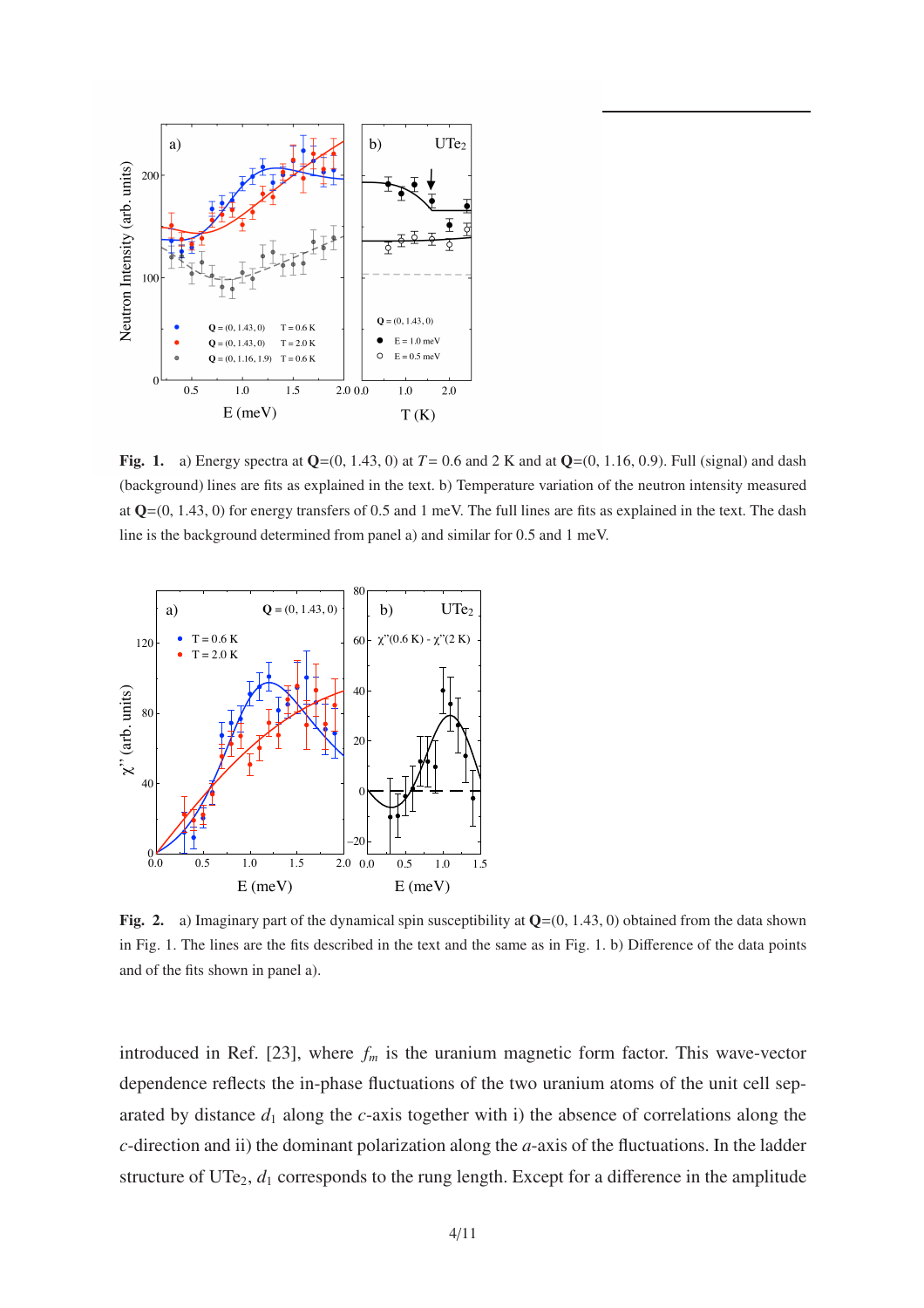

Fig. 3. Constant energy scan performed at 1 meV along Q=(0, 1.43, *QL*) at 0.6 and 2 K. The solid lines are fits as explained in the text. The dash line indicates the background.

*A* [*A*(0.6 K)=129(6) arb. units and *A*(2 K)=94(5) arb. units], all other parameters being kept fixed, the same modulation is found to describe the data at 0.6 and 2 K (a sloping background is used to describe all the data consistently). For completeness, the absence of elastic scattering corresponding to a static ordering was checked at  $Q=(0, 1.43, 0)$  for 0.6 and 2 K (data not shown here).

Our data on the excitation spectrum at  $k_1$  in the superconducting state of UTe<sub>2</sub> are consistent with the report of Ref. [24]. The broad nature of the excitation mode is confirmed using the three-axis spectrometer technique on a unique single crystal for which the half width at half maximum of the  $(0, 0, 4)$  Bragg peak rocking curve profile is 1.7 degree on IN12. In contrast, the data of Duan et al., were obtained on an assembly of single crystal samples and with a significant averaging in wave-vector and energy space inherent to the use of the time of flight spectrometer technique.<sup>24)</sup> Regarding the wave-vector dependence of the excitation, Duan et al. focused on the *a* and *b* directions while we focused on the *c*-axis. Both studies show that the wave-vector dependence measured for the maximum intensity signal at 1 meV is similar between the normal and the superconducting phase, with an enhanced amplitude in the latter phase. The resonance in  $UTe<sub>2</sub>$  is canonically located at the wave-vector where the normal state paramagnetic correlations built up. The unusual feature in comparison with other HF systems is its rather high energy compared to  $k_B T_{sc}$  ( $\Omega/k_B T_{sc} \approx 7.2$ ) and also the important damping in the superconducting state  $\Gamma_{sc}/\Omega \approx 0.7$ .

In INS experiments performed on unconventional superconductors, two features characterize the excitation spectrum. The first feature is the a suppression of spectral weight for energies below 2 $\Delta$ , where  $\Delta$  is the superconducting gap. The effect has its counterpart in con-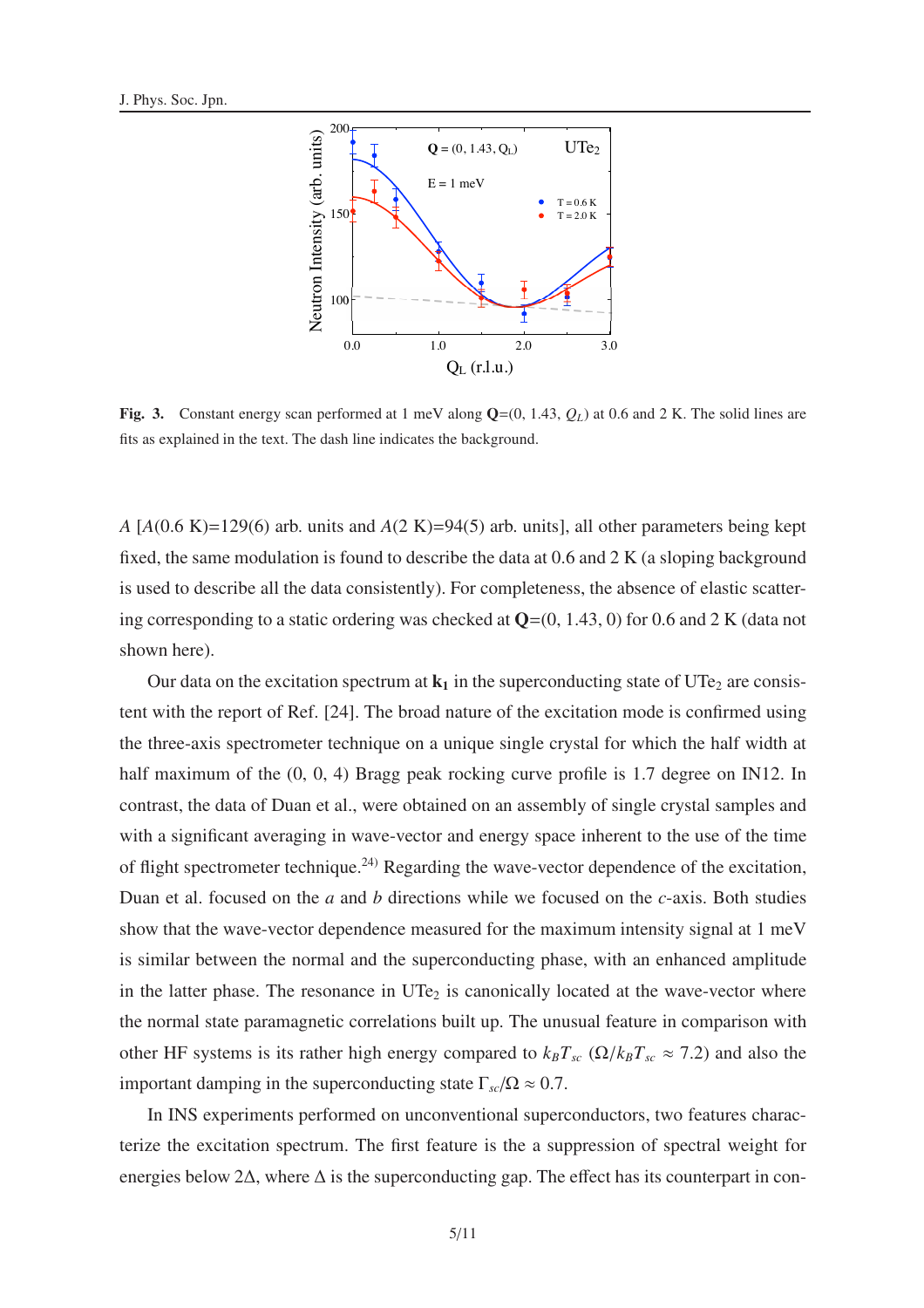ventional superconductors, see e.g. the suppression of phonon damping below  $2\Delta^{27}$  or the suppression of the relaxation of crystal field levels.<sup>28)</sup> The second effect specific to unconventional superconductors is the appearance of a sharp resonance mode at low energy most often below 2∆. Several models are discussing the resonance phenomena, based either on an itinerant or localized description of the magnetic excitation spectrum. In the most common model, the so-called spin-1 exciton,<sup>29)</sup> the Fermi surface topology is playing an essential role and the normal state susceptibilty can already be boosted by nesting effects. For a superconducting gap with a change of sign in the vicinity of such vector, the susceptibility is further enhanced by a BCS-like coherence factor. Finally, when residual interactions are taken into account, a collective spin-1 exciton mode pushed below the continuum of electron-hole excitations appears. While the precise behaviour depends on the details of the systems, a phenomenological trend was put forward showing a universal scaling  $\Omega/2\Delta \approx 0.64^{14}$  which was later on tempered by considering carefully multi-gap systems systems and strong-coupling effects.<sup>30)</sup> It was also stressed that the resonance arises from interplay between Fermi surface and superconducting gap topologies and is not specific to singlet or triplet superconductivity.<sup>31,32)</sup> Concerning the local picture of the resonance mode, it has been proposed that it is a magnon mode originating from the proximity of a magnetic instability. In the normal state, the mode is overdamped and it is revealed in the superconducting state due to the suppression of the damping below  $2\Delta$ .<sup>33,34)</sup> Finally a third case describes the situation where a well-defined low energy mode already exists in the normal phase, typically a dispersive crystal field level for *f*-electron systems, called crystal field exciton (unfortunately the same name exciton is used for the collective mode in the itinerant model). The interplay between this mode and the fermionic excitations can give rise to a satellite feedback peak at low energy in the superconducting phase. $35$ 

Table I summarizes the characteristic wave-vectors and energies obtained by INS in HF superconductors together with estimates of the superconducting gaps. Already for the most extensively studied system  $CeCoIn<sub>5</sub>,<sup>16, 17, 40)</sup>$  the question about the resonance being a collective spin exciton<sup>41, 42</sup> or a magnon mode<sup>34, 40</sup> is not settled. In this system, the resonance mode is sharp  $\Gamma_{sc}/\Omega$  < 0.1, intense and with  $\Omega/k_B T_{sc} \approx 3$ . The strong link between the magnetic resonance and the superconductivity was uniquely demonstrated by studies on doped CeCoIn<sub>5</sub>. For  $Ce_{1-x}La_xCoIn_5$ ,<sup>26)</sup>  $Ce_{0.95}Nd_{0.05}CoIn_5^{43}$  and  $Ce_{1-x}Yb_xCoIn_5^{44}$  the decrease of  $\Omega$  follows the one of  $T_{sc}$  with essentially constant  $\Omega/k_B T_{sc}$ . In the case of CeCu<sub>2</sub>Si<sub>2</sub> ( $T_{sc}$ =0.6 K), the feedback of superconductivity on the excitation spectrum manifests through the opening of a gap while the broad signal above the gap is maintained.<sup>18)</sup> It is found that  $\Omega/k_B T_{sc} \approx 3.9$ .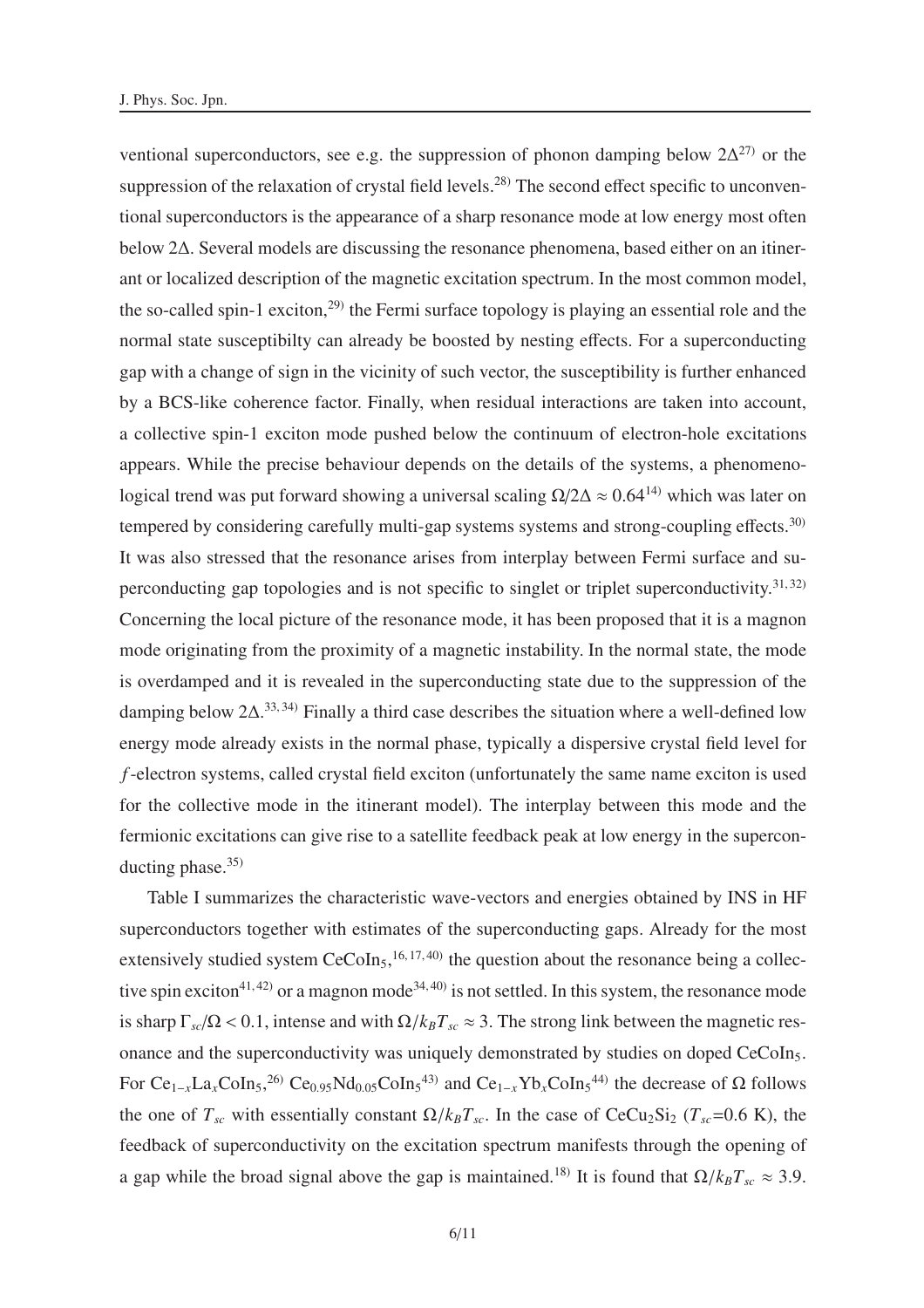Table I. Heavy fermion compounds exhibiting feedback effect of the superconductivity on the magnetic excitation spectrum at the wave-vector k.

Relation between the superconducting transition temperature  $T_{sc}$ , the INS resonance energy  $\Omega$ , the damping rate of the resonance in the superconducting state Γ*sc*, the superconducting gap 2∆ and the ratios Ω/*kBTsc*, Ω/2∆ and Γ*sc*/Ω. Data are taken from the INS references given in the main text. For the damping rate, when it is not available in the text of the references, a value inferred from the figures (half width at half maximum of the peak) is given and is preceded by ∼ in the Table. For the superconducting gap, the values for the maximum gap obtained by STM measurements are given and the references are indicated in the Table (except for  $UBe_{13}$ , where the value obtained by break-junction experiment is taken).

|                                   | space group  | k                                   | $T_{sc}$ (K) | $\Omega$ (meV) | $\Gamma_{sc}$ (meV) | $2\Delta$ (meV) | $\Omega/k_B T_{sc}$ | $\Omega/2\Delta$ | $\Gamma_{sc}/\Omega$ |
|-----------------------------------|--------------|-------------------------------------|--------------|----------------|---------------------|-----------------|---------------------|------------------|----------------------|
| CeCoIn <sub>5</sub>               | tetragonal   | $(\approx 0.46, \approx 0.46, 1/2)$ | 2.3          | 0.60           | ${}< 0.07$          | $1.2^{36}$      | 3.0                 | 0.5              | < 0.1                |
| CeCu <sub>2</sub> Si <sub>2</sub> | tetragonal   | (0.215, 0.215, 1.458)               | 0.6          | 0.2            | 0.22                | $0.15^{37}$     | 3.9                 | 1.3              | 1.1                  |
| $UPd_2Al_3^*$                     | hexagonal    | (0, 0, 1/2)                         | 1.9          | 0.36           | $\sim 0.15$         | $(0.47^{38})$   | 2.2                 | 0.8              | $\sim 0.4$           |
| $UBe_{13}$                        | cubic        | (1/2, 1/2, 0)                       | 0.85         | 0.55           | $\sim 0.15$         | $0.29^{39}$     | 7.5                 | 1.9              | $\sim 0.3$           |
| UTe <sub>2</sub>                  | orthorhombic | (0, 0.57, 0)                        | 1.6          | 1.0            | 0.68                | $(0.5^{3})$     | 7.2                 | 2.0              | 0.7                  |

<sup>∗</sup>UPd<sub>2</sub>Al<sub>3</sub> is magnetically ordered below  $T_N$ =14.3 K with the propagation vector (0, 0, 1/2).

The model of interplay between fermionic degrees of freedom and crystal field exciton was specifically developed for  $UPd_2Al_3$  in relation with the dual nature of  $f$  electrons. A clear resonance occurs below the crystal field exciton<sup>19, 20, 45)</sup> with  $\Omega/k_B T_{sc} \approx 2.2$ . For completeness, we mention the unique case of the HF superconductor  $Pros<sub>4</sub>Sb<sub>12</sub>$  where the suppression of damping reveals a clear crystal field exciton below  $T_{sc}$  right at the energy  $2.5k_BT_c$ <sup>46)</sup> Despite the unconventional nature of the superconductivity, this looks like a classical crystal field effect.

In all these systems, the mode in the superconducting phase has a well-defined energy  $Ω$  in the range  $2-4k_BT_{sc}$ . In the less studied system UBe<sub>13</sub> ( $T_{sc}=0.85$  K), an inelastic mode is already clearly evidenced in the normal state at about 0.55 meV and the feedback of superconductivity manifests by a transfer of spectral weight from low to high energies while keeping the mode at around 0.55 meV and with a high value  $\Omega/k_B T_{sc} \approx 7.5$ . Our findings of a redistribution of spectral weight in UTe<sub>2</sub> as well as a high ratio  $\Omega/k_B T_{sc}$  have similarities with the behaviour of UBe<sub>13</sub>. The broad nature of the signal with  $\Gamma_{sc}/\Omega \approx 0.7$  can be seen as a natural consequence of the high value of  $\Omega/k_B T_{sc}$  when the mode lies above the superconducting gap. This situation of a damped magnetic mode suggests a strong coupling scenario for the resonance.<sup>47)</sup> The strong coupling for UTe<sub>2</sub> is also supported by the specific jump at  $T_{sc}$ , being higher than the BCS value.<sup>48)</sup> Contrarily to  $UBe_{13}$ , there is no identified well-defined mode in the normal phase of  $UTe_2$  but a continuum of excitation described by a quasielastic response of relaxation rate  $\Gamma_n$ <sup>23)</sup> A characteristic temperature  $T^* \approx 15$  K separates a temperature in-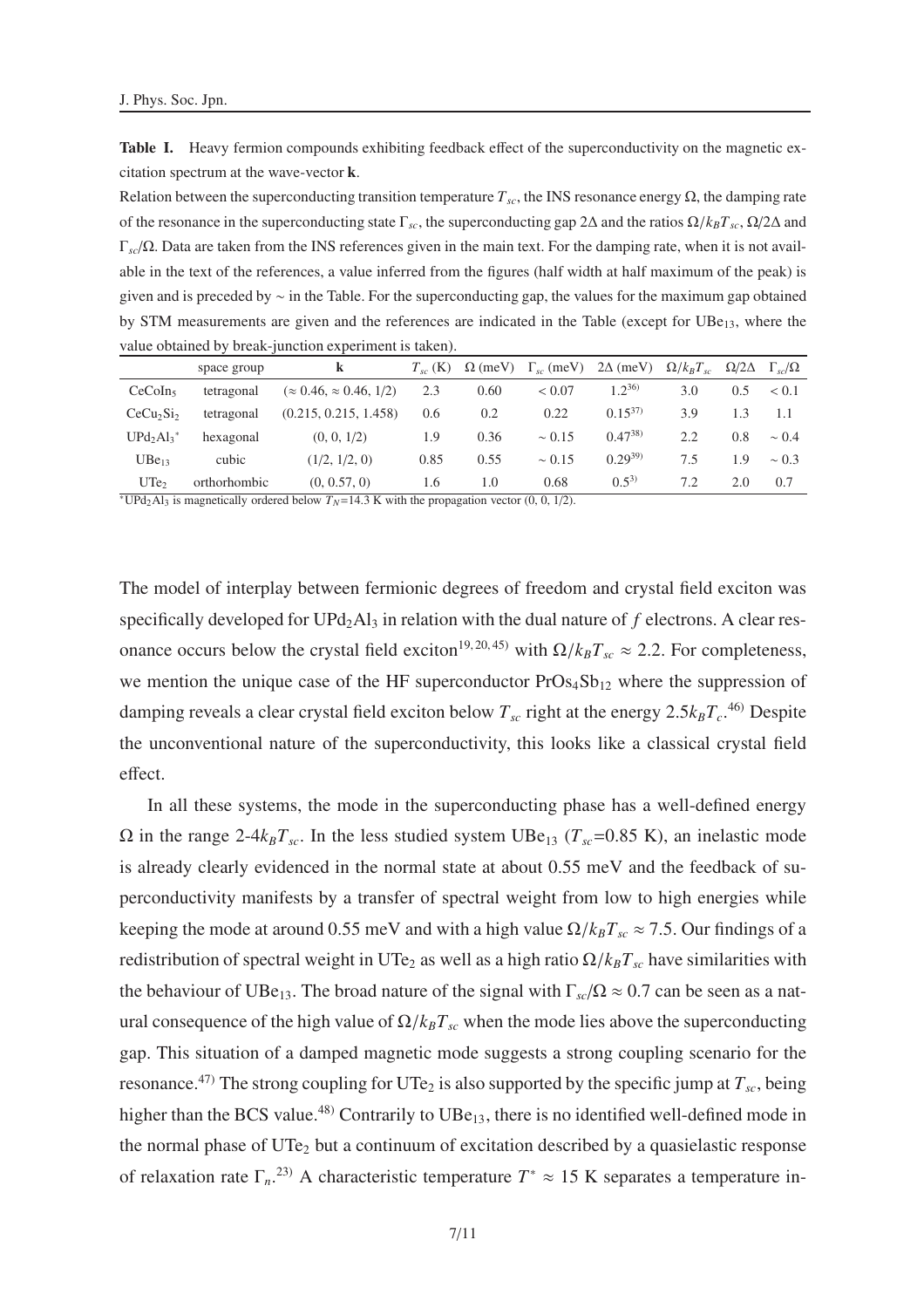dependent regime from a temperature dependent regime for the staggered susceptibility at  $k_1$ and the associated relaxation rate with  $k_B T^* \approx \Gamma_n/2$ . As pointed out in Ref.23, many thermodynamic and transport measurements exhibit an anomaly around *T* ∗ . Interestingly, the new mode in the superconducting phase arises at  $\Omega \approx k_B T^*$ . This could also suggest a strongcoupling scenario in the frame of theoretical works showing that, in such a case, Γ*<sup>n</sup>* is the leading order term in the computation of  $\Omega$ , while it is 2Δ for weak-coupling.<sup>49,50)</sup> Last but not least, it should be stressed that compared to all other HF superconductors,  $\text{UTe}_2$  realizes the only case where a true low-dimensional nature of the fluctuations is evidenced by INS.

To conclude, the feedback of the superconductivity on the magnetic excitation spectrum of UTe<sub>2</sub> manifests through a redistribution of spectral weight at the incommensurate wavevector  $k_1$  forming a mode at 1 meV with a consequent broadening linked to a high ratio  $\Omega/k_B T_{sc} \approx 7.2$ . The wave-vector dependence along the *c*-axis show that the low dimensional behaviour characteristic of the normal phase with fluctuations mostly along the *a*-axis is essentially maintained in the superconducting phase.

### Acknowledgment

This work was partly supported by the ANR grant FRESCO No. ANR-20-CE30-0020 and by Grants-in-Aid for Scientific Research (C) (No. 19K03756), (B) (No. 20H01864) and (S) (No. 21H04987) from the Japan Society for the Promotion of Science. The neutron scattering data collected at ILL for the present work are available at https://doi.ill.fr/10.5291/ILL-DATA.INTER-546. We thank H. Suderow for scientific discussion.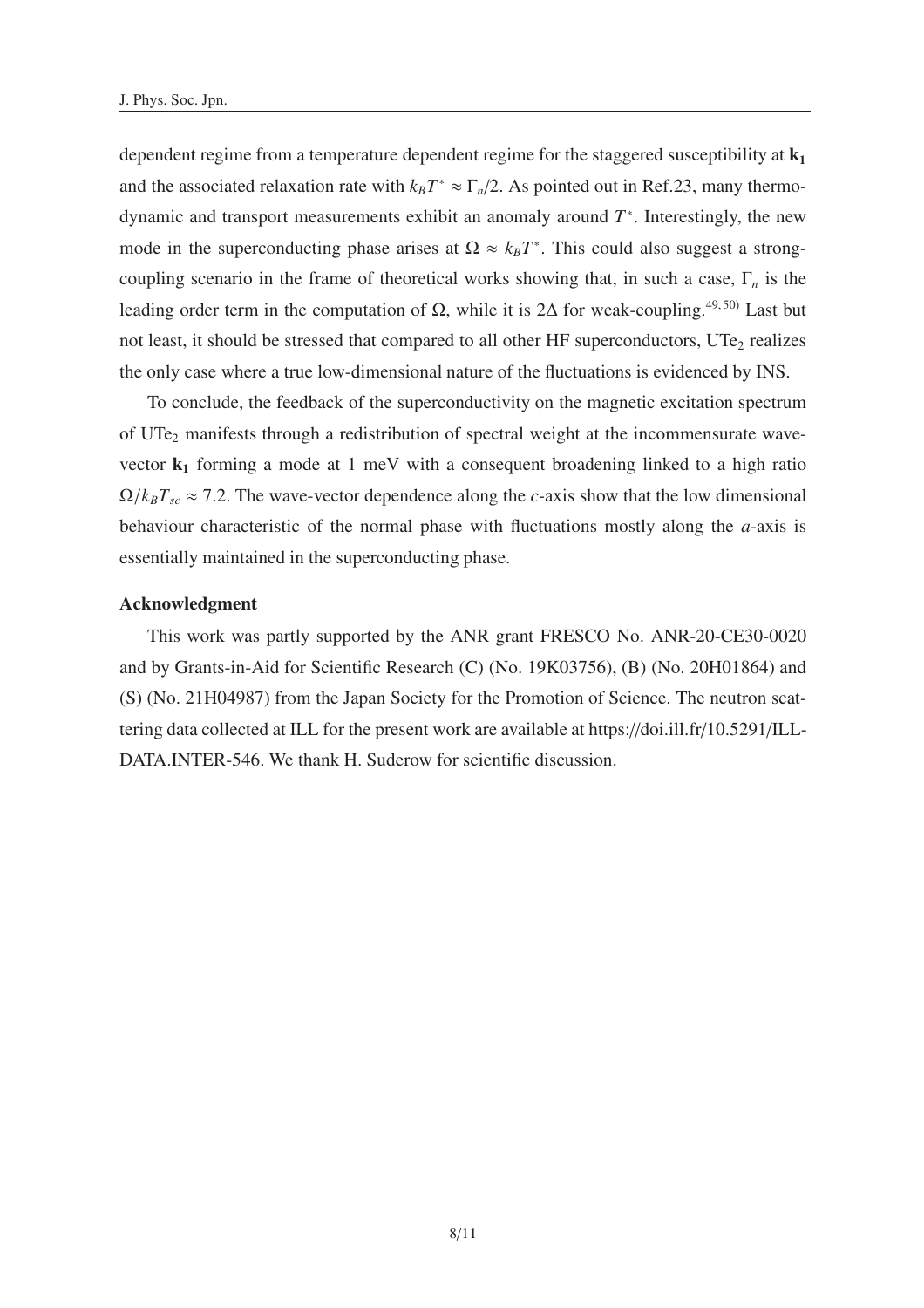#### **References**

- 1) S. Ran, C. Eckberg, Q.-P. Ding, Y. Furukawa, T. Metz, S. R. Saha, I-L. Liu, M. Zic, H. Kim, J. Paglione, N. P. Butch, Science 365, 684 (2019).
- 2) D. Aoki, A. Nakamura, F. Honda, D. Li, Y. Homma, Y. Shimizu, Y. J. Sato, G. Knebel, J.-P. Brison, A. Pourret, D. Braithwaite, G. Lapertot, Q. Niu, M. Vališka, H. Harima, and J. Flouquet, J. Phys. Soc. Japan 88, 043702 (2019).
- 3) L. Jiao, S. Howard, S. Ran, Z. Wang, J. O. Rodriguez, M. Sigrist, Z. Wang, N. P. Butch and V. Madhavan, Nature 579, 523 (2020).
- 4) D. Braithwaite, M. Vališka, G. Knebel, G. Lapertot, J.-P. Brison, A. Pourret, M.E. Zhitomirsky, J. Flouquet, F. Honda and D. Aoki, Comm. Phys. 2, 147 (2019).
- 5) G. Knebel, W. Knafo, A. Pourret, Q. Niu, M. Vališka, D. Braithwaite, G. Lapertot, M. Nardone, A. Zitouni, S. Mishra, I. Sheikin, G. Seyfarth, J.-P. Brison, D. Aoki and J. Flouquet , J. Phys. Soc. Japan 88, 063707 (2019).
- 6) S. Ran, I-L. Liu, Y. S. Eo, D. J. Campbell, P. M. Neves, W. T. Fuhrman, S. R. Saha, C. Eckberg, H. Kim, D. Graf, F. Balakirev, J. Singleton, J. Paglione and N. P. Butch, Nat. Phys. 15, 1250 (2019).
- 7) D. Aoki, F. Honda, G. Knebel, D. Braithwaite, A. Nakamura, D. Li, Y. Homma, Y. Shimizu, Y. J. Sato, J.-P. Brison, and J. Flouquet, J. Phys. Soc. Japan 89, 053705 (2020).
- 8) S. Ran, H. Kim, I-Li Liu ,S. R. Saha, I. Hayes, T. Metz,Y. S. Eo, J. Paglione and N. P. Butch, Phys. Rev. B 101, 140503 (2020).
- 9) W.C. Lin, D.J. Campbell, S. Ran, I-Lin Liu, H. Kim, A.H. Nevidomskyy, D. Graf, N.P. Butch and J.-P. Paglione, npj Quantum Mater. 5, 68 (2020).
- 10) G. Knebel, M. Kimata, M. Vališka, F. Honda, D. Li, D. Braithwaite, G. Lapertot, W. Knafo, A. Pourret, Y. J. Sato, Y. Shimizu, T. Kihara, J.-P. Brison, J. Flouquet, and D. Aoki, J. Phys. Soc. Japan 89, 053707 (2020).
- 11) S. M. Thomas, F. B. Santos, M. H. Christensen, T. Asaba, F. Ronning, J. D. Thompson, E. D. Bauer, R. M. Fernandes, G. Fabbris and P. F. S. Rosa, Sci. Adv. 6, eabc8709 (2020).
- 12) W. Knafo, , M. Nardone, M. Valivska, A. Zitouni, G. Lapertot, D. Aoki, G. Knebel and D. Braithwaite , Comm. Phys. 4, 40 (2021).
- 13) D. Scalapino, Rev. Mod. Phys. 84, 1383 (2012).
- 14) G. Yu, Y. Li, E.M. Motoyana and M. Greven, Nature Physics 5, 873 (2009).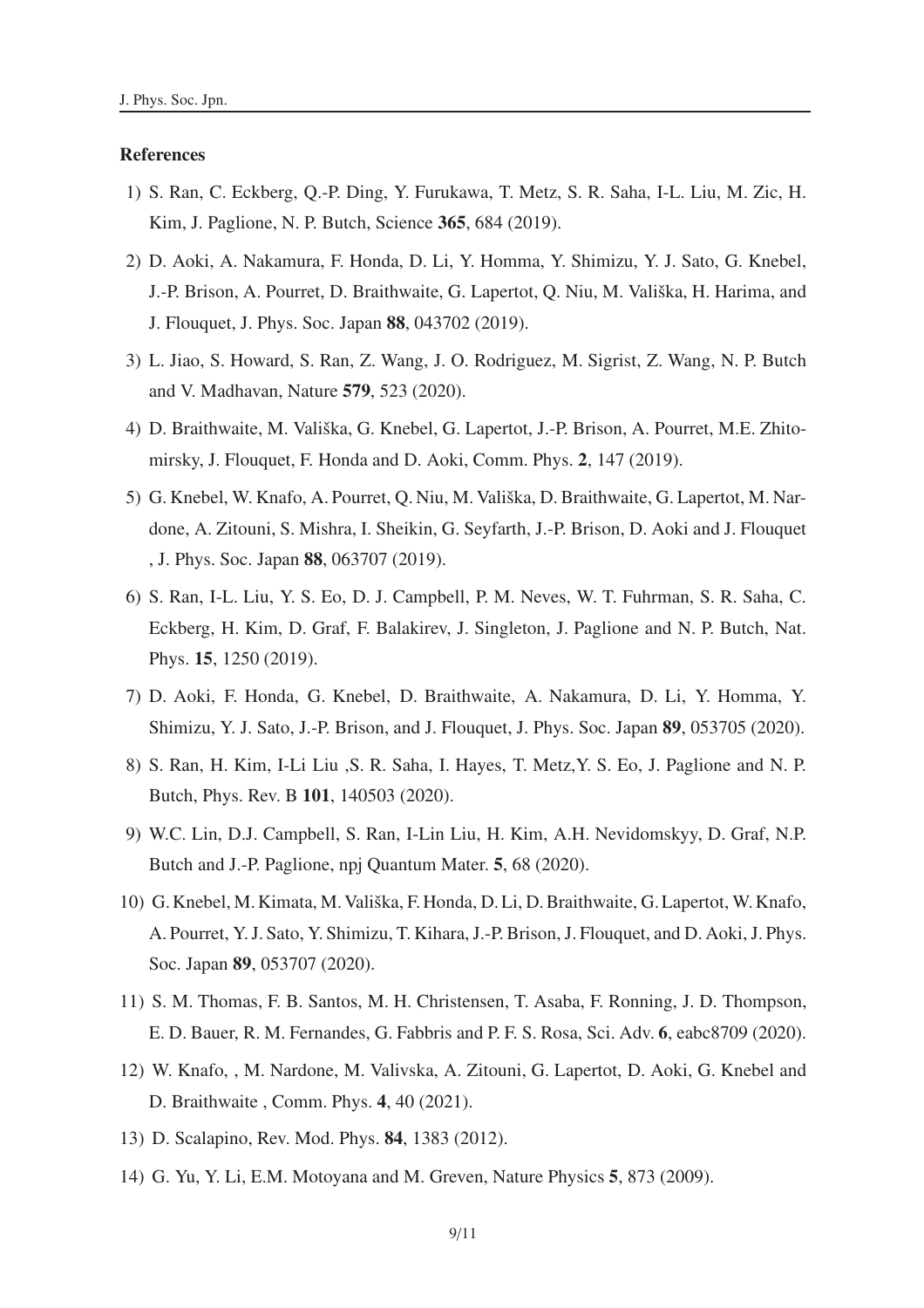- 15) C. Pfeiderer, Rev. Mod. Phys. 81, 1551 (2009).
- 16) C. Stock, C. Broholm, J. Hudis, H.J. Kang, and C. Petrovic, Phys. Rev. Lett. 100, 087001 (2008).
- 17) S. Raymond and G. Lapertot, Phys. Rev. Lett. 115, 037001 (2015).
- 18) O. Stockert1, J. Arndt, E. Faulhaber, C. Geibel, H. S. Jeevan, S. Kirchner, M. Loewenhaupt, K. Schmalzl, W. Schmidt, Q. Si and F. Steglich, Nature Phys. 7  $\overline{a}$ , 119 (2011).
- 19) N. Metoki, Y. Haga, Y. Koike, and Y. Ōnuki, Phys. Rev. Lett **80**, 5417 (1998).
- 20) N. Bernhoeft, N. Sato, B. Roessli, N. Aso, A. Hiess, G.H. Lander, Y. Endoh and T. Komatsubara, Phys. Rev. Lett. 81, 4244 (1998).
- 21) A. Hiess, A. Schneidewind, O. Stockert and Z. Fisk, Phys. Rev. B 89, 235118 (2014).
- 22) C. Duan, K. Sasmal, M.B. Maple, A. Podlesnyak, J.-X. Zhu, Q. Si and P. Dai, Phys. Rev. Lett. 125, 237003 (2020).
- 23) W.Knafo, G. Knebel, P. Steffens, K. Kaneko, A. Rosuel, J.-P. Brison, J. Flouquet, D. Aoki, G. Lapertot and S. Raymond, arXiv:2106.13087v1.
- 24) C. Duan, R.E. Baumbach, A. Podlesnyak, Y. Deng, C. Moir, A.J. Breindel, M.B. Maple and P. Dai, arXiv:2106.14424v1.
- 25) K. Schmalzl, W. Schmidt, S. Raymond, H. Feilbach, C. Mounier, B. Vettard and T. Brückel , Nucl. Instr. and Meth. in Phys. Res. A, 819, 89 (2016).
- 26) J. Panarin, S. Raymond, G. Lapertot, J. Flouquet and J.-M. Mignot, Phys. Rev. B 84, 052505 (2011).
- 27) S.M. Shapiro, G. Shirane and J.D. Axe, Phys. Rev. B 12, 4899 (1975).
- 28) R. Feile, M. Loewenhaupt, J.K. Kjems and H.E. Hoenig, Phys. Rev. Lett. 47, 610 (1981).
- 29) M. Eschrig, Adv. Phys. 55, 47 (2006).
- 30) D. S. Inosov, J. T. Park, A. Charnukha, Yuan Li, A. V. Boris, B. Keimer, and V. Hinkov, Phys. Rev. B 83, 214520 (2011).
- 31) D.K. Morr, P.F. Trautman and M.J. Graf, Phys. Rev. Lett. 86, 5978 (2001).
- 32) M. Yakiyama and Y. Hasegawa, Phys. Rev. B 67, 014512 (2003).
- 33) D.K. Morr and D. Pines, Phys. Rev. Lett. 81, 1086 (1998).
- 34) A.V. Chubukov and L.P. Gorkov, Phys. Rev. Lett. 101, 147004 (2008).
- 35) J. Chang, I. Eremin, P. Thalmeier and P. Fulde, Phys. Rev. B 75, 024503 (2007).